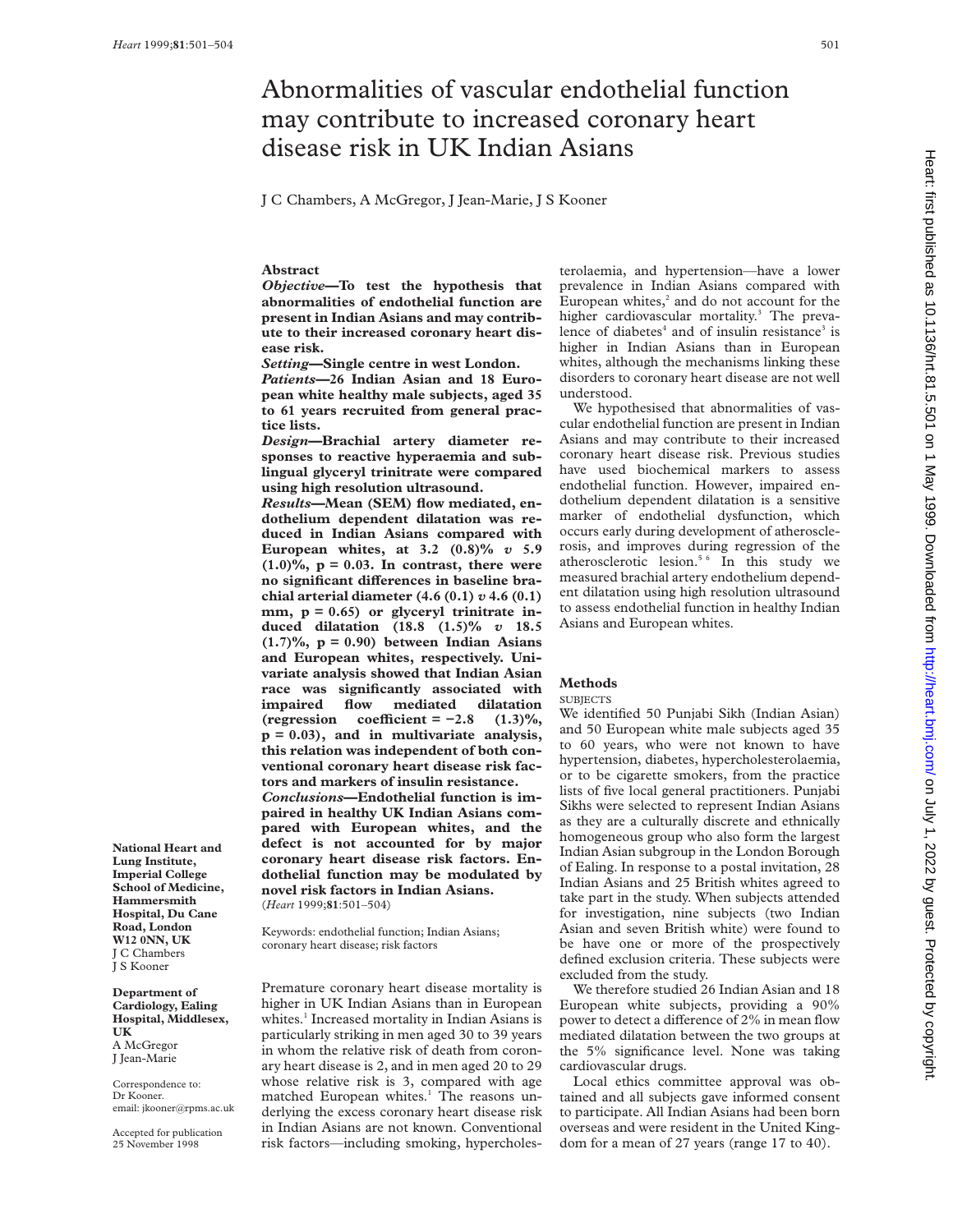*Table 1 Clinical and biochemical characteristics of subjects*

|                                  | European whites<br>$(n = 18)$ | Indian Asians<br>$(n = 26)$ | p Value |
|----------------------------------|-------------------------------|-----------------------------|---------|
| Age (years)                      | 45.8 (35 to 61)               | $46.7(35 \text{ to } 60)$   | 0.64    |
| Body mass index $(kg/m2)$        | 27.2(0.9)                     | 27.7(0.9)                   | 0.55    |
| Waist/hip ratio                  | 0.94(0.02)                    | 0.99(0.01)                  | 0.03    |
| Systolic blood pressure (mm Hg)  | 127(3)                        | 125(3)                      | 0.7     |
| Diastolic blood pressure (mm Hg) | 81 (2)                        | 79(2)                       | 0.44    |
| Total cholesterol (mmol/l)       | 5.7(0.2)                      | 5.7(0.2)                    | 0.94    |
| HDL cholesterol (mmol/l)         | 1.21(0.05)                    | 0.91(0.04)                  | < 0.01  |
| Triglycerides (mmol/l)           | 1.5(0.1)                      | 1.9(0.2)                    | 0.15    |
| Fasting blood glucose (mmol/l)   | 5.1(0.1)                      | 5.8(0.1)                    | < 0.01  |
| Fasting insulin $(mU/I)$         | 7.3(0.6)                      | 13.8(1.0)                   | < 0.01  |
| $HOMA-R$ $(U)$                   | 1.7(0.1)                      | 3.6(0.3)                    | < 0.01  |
| Baseline brachial diameter (mm)  | 4.6(0.1)                      | 4.6(0.1)                    | 0.65    |
|                                  |                               |                             |         |

Data are means (range or SEM).

HDL, high density lipoprotein; HOMO-R, homeostasis model insulin resistance index.

CLINICAL AND BIOCHEMICAL CHARACTERISATION Medical history, past and family history of hypertension and diabetes, and smoking habit were recorded in all subjects. Three blood pressure readings were taken by mercury sphygmomanometer, with the subject seated for 10 minutes. Anthropometric measurements (height, weight, waist–hip girth ratio) and resting 12 lead electrocardiogram were recorded by standardised protocols. Body mass index (BMI) was calculated as weight (kg) divided by height squared (m<sup>2</sup>). Subjects were studied after an overnight fast. Blood samples were collected for plasma glucose, total cholesterol, high density lipoprotein (HDL) cholesterol, and triglyceride determinations (Beckman CX7 analyser). Plasma insulin was measured by coated tube immunoassay (Enzymun-test, Boehringher Mannheim, Mannheim, Germany), and the homeostasis model insulin resistance index (HOMA-R; Units, U) was calculated (fasting glucose [mmol/l]  $\times$  fasting insulin [mU/l]/22.5) for assessment of insulin sensitivity.<sup>7</sup>

#### BRACHIAL ARTERY DIAMETER

Brachial artery flow mediated dilatation was measured using a 7.0 MHz linear array transducer, an Acuson 128XP/10 system (Mountain View, California, USA), and high resolution ultrasonic vessel wall tracking system (Vadirec, Ingenious Systems, the Netherlands), as described by Celermajer *et al*. <sup>8</sup> The brachial artery was scanned longitudinally, 5–10 cm above the elbow, until clear signals were obtained from the anterior and posterior walls. A stereotactic clamp was used to hold the transducer in the same position throughout the procedure. The images were magnified by a resolution box function and measurements taken from the anterior to posterior "m" line at end diastole, using the R wave on the electrocardiogram. Brachial artery diameter was measured by identifying a clear section of the vessel on B mode. The M mode cursor was then placed over this point at right angles to the vessel wall. A five second segment of the A mode signal was then routed to the wall tracking system designed to track vessel wall movement on a beat to beat basis. After the baseline resting scan, a pneumatic cuff placed at the level of the wrist was inflated to 300 mm Hg for 4.5 minutes. The second scan was performed 55-65 seconds after cuff deflation. Fifteen minutes were allowed for vessel recovery, after which the second baseline scan was performed. Glyceryl trinitrate (400 µg) was then given and the fourth scan of the brachial artery undertaken.

Studies were analysed by two independent observers, blinded to the patient's stage of investigation. The technique for measurement of brachial artery flow mediated dilatation is reproducible in our laboratory. There is a close correlation between the observers for brachial artery measurements (diameter 0.99, dilatation 0.90). The coefficient of variation for flow mediated dilatation is 2%, based on measurements taken from the same subjects, on separate days, under resting conditions. This compares favourably with other centres.<sup>9</sup> Flow mediated dilatation of conduit arteries has been shown to be endothelium dependent and largely mediated by nitric oxide.<sup>10</sup>

## DATA PROCESSING AND ANALYSIS

Data were analysed using the Stata Release 5 statistical package. Continuous data were expressed as mean (SEM). The Shapiro– Francia W' test and Bartlett's test were applied to confirm normality and equality of variances, respectively. After log transformation if necessary, the independent samples *t* test was used to compare the mean values of flow mediated dilatation as well as other variables between the two study groups. Following this, univariate and multiple linear regression analyses were conducted with flow mediated dilatation as the primary dependent. Statistical significance was inferred at a p value of  $\leq 0.05$ .

### **Results**

CLINICAL AND BIOCHEMICAL CHARACTERISTICS Clinical and biochemical measurements for the two groups are summarised in table 1. There were no significant differences in age, body mass index, systolic or diastolic blood pressure, total cholesterol, or triglycerides between the groups. However, in comparison to European whites, Indian Asians had higher fasting glucose (5.8 (0.1) *v* 5.1 (0.1) mmol/l, p < 0.01), higher fasting insulin (13.8 (1.0) *v* 7.3 (0.6) µU/ml, p < 0.01), higher HOMA-R (3.6 (0.3) *v* 1.7 (0.1) U, p < 0.01), higher waist–hip ratio (0.99 (0.01) *v* 0.94 (0.02),  $p = 0.03$ ), and lower HDL cholesterol  $(1.01)$  $(0.04)$  *v* 1.21  $(0.05)$  mmol/l,  $p < 0.01$ ).

BRACHIAL ARTERY FLOW MEDIATED DILATATION Flow mediated, endothelium dependent dilatation was reduced in Indian Asians compared with European whites (3.2 (0.8)% *v* 5.9  $(1.0)\%$ ,  $p = 0.03$  (fig 1). In contrast, there were no significant differences in baseline brachial arterial diameter between Indian Asian and European white subjects (4.6 (0.1) *v* 4.6  $(0.1)$  mm,  $p = 0.65$ ) or in brachial artery dilatation in response to sublingual glyceryl trinitrate (18.8 (1.5)% *v* 18.5 (1.7)%,  $p = 0.90$ ).

## UNIVARIATE AND MULTIVARIATE ANALYSIS

In univariate regression analysis, Indian Asian race was significantly associated with flow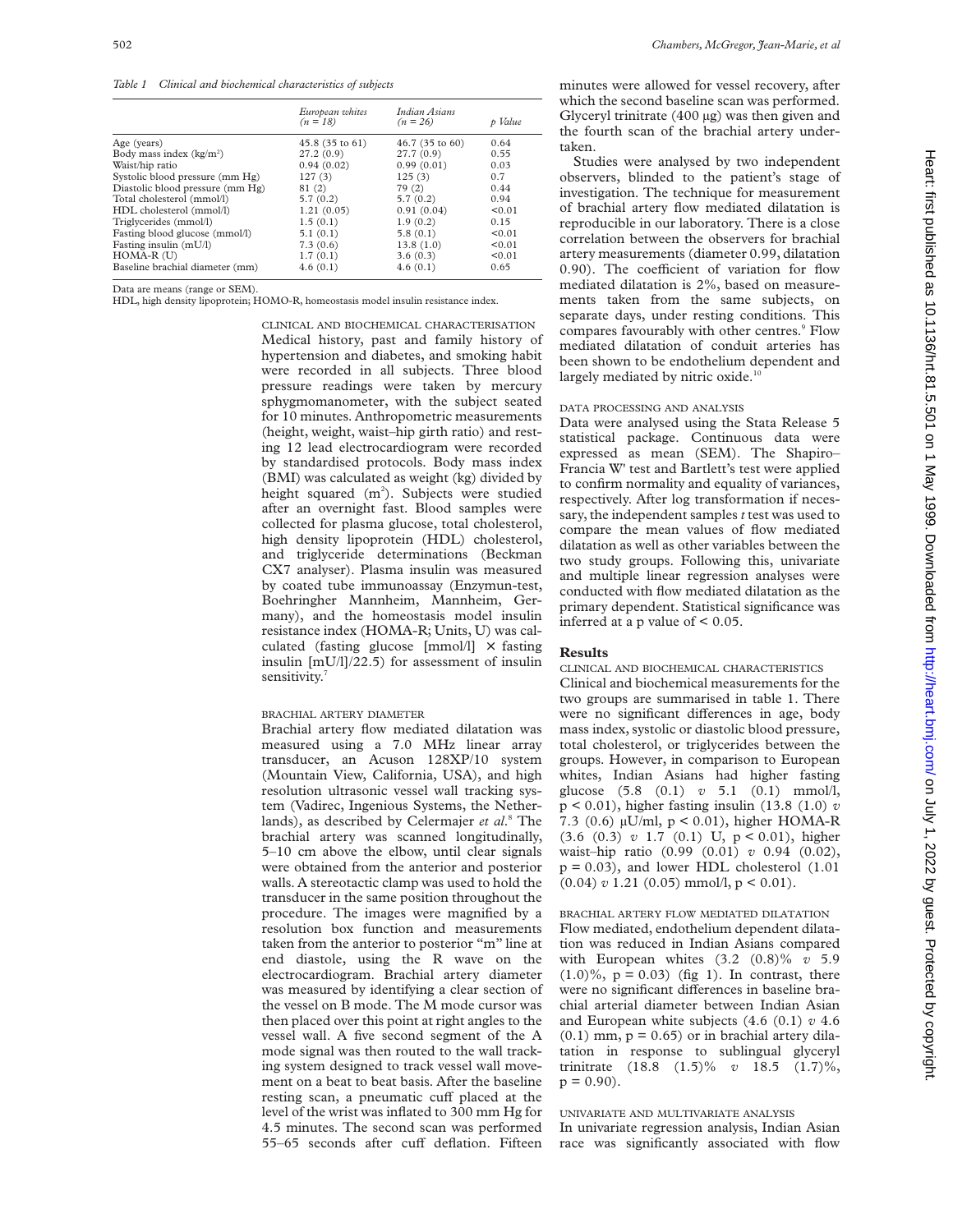

*Figure 1 Flow mediated and glyceryl trinitrate (GTN) induced dilatation in Indian Asians (IA) and European whites (EW).*

*Table 2 Multivariate regression analysis for determinants of flow mediated dilatation*

|                                    | Partial regression coefficient |         |
|------------------------------------|--------------------------------|---------|
|                                    | (mean (SEM))                   | p Value |
| Indian Asian race (%)              | $-40.3(19.6)$                  | 0.05    |
| Age $(\frac{9}{6})$ years)         | $-0.24(0.12)$                  | 0.05    |
| Waist/hip ratio $(\%)$             | $-29.9(15.6)$                  | 0.07    |
| Systolic blood pressure (%/mm Hg)  | 0.0(0.1)                       | 0.65    |
| Diastolic blood pressure (%/mm Hg) | $-0.1(0.1)$                    | 0.46    |
| Total cholesterol (%.l/mmol)       | 0.2(0.8)                       | 0.84    |
| HDL cholesterol (%.l/mmol)         | 3.8(4.3)                       | 0.38    |
| Triglycerides (%.l/mmol)           | $-0.8(1.8)$                    | 0.68    |
| Glucose (%.l/mmol)                 | $-0.5(1.2)$                    | 0.13    |
| $HOMA-R$ $(\% /U)$                 | $-0.1(2.5)$                    | 0.97    |
| Baseline brachial diameter (%/mm)  | $-0.5(1.2)$                    | 0.66    |

HDL, high density lipoprotein; HOMO-R, homeostasis model insulin resistance index.

mediated dilatation (regression coefficient  $(R) = -2.8$  (1.3)%,  $p = 0.03$ ), HDL cholesterol  $(R = −0.20 (0.06)%.]/mmol, p < 0.01)$ , HOMA-R  $(R = 1.89 \ (0.40)\%$ /U,  $p < 0.01$ ),<br>and waist-hip ratio  $(R = 0.05 \ (0.02)\%$ , and waist-hip ratio  $(R = 0.05)$  $p = 0.03$ ), but not with total cholesterol, triglycerides, or blood pressure. On multiple regression analysis, Indian Asian race remained significantly correlated with flow mediated dilatation (partial regression coefficient =  $-40.3$  (19.6)%, p = 0.05), independent of HDL cholesterol, HOMA-R, waist–hip ratio, age, blood glucose, total cholesterol, triglycerides, and baseline brachial arterial diameter (table 2).

### **Discussion**

The major findings of this study are that brachial artery vascular endothelial function is impaired in healthy UK Indian Asians compared with European whites, and that this difference cannot be attributed to major risk factors for atherosclerosis.

Previous studies have shown that brachial artery flow mediated dilatation is endothelium dependent, mediated largely by the release of nitric oxide from the endothelium,<sup>10 11</sup> and inhibited by L-NMMA,<sup>10</sup> the competitive inhibitor of nitric oxide production. A close correlation exists between brachial artery flow mediated dilatation and coronary artery endothelium dependent vasomotor responses.<sup>12</sup> Our findings of impaired brachial artery flow mediated dilatation in healthy Indian Asians

suggest that endothelial nitric oxide activity is reduced in Indian Asians compared with European whites. Vascular endothelial nitric oxide plays an important role in maintaining vascular integrity by modulating vascular tone, inhibiting thrombosis and leucocyte adhesion, and by influencing proliferation of smooth muscle cells in the arterial wall.<sup>13</sup> Reduced levels of endothelial nitric oxide in Indian Asians may contribute to vascular injury and disease by facilitating platelet–vascular wall interactions, adhesion of circulating monocytes to the endothelial surface, and vascular smooth muscle proliferation.

In this study, racial differences in endothelial function were not accounted for by differences in age, hypertension, hypercholesterolaemia, or cigarette smoking between the groups. $14-16$  This is consistent with the epidemiological data which have shown that the higher coronary heart disease mortality in UK Indian Asians than European whites<sup>1</sup> cannot be explained by these conventional coronary heart disease risk factors.<sup>23</sup> The prevalence of diabetes<sup>4</sup> and of insulin resistance<sup>3</sup> is higher in Indian Asians than in European whites and may account for part of the increased coronary heart disease risk in Indian Asians.<sup>2 3</sup> We used the HOMA-R index, which is closely correlated with the hyperinsulinaemic-euglycaemic clamp technique, as a measure of insulin sensitivity. $717$ Compared with European whites, Indian Asians had reduced insulin sensitivity, lower HDL cholesterol, and higher waist–hip girth ratio, confirming the existence of impaired insulin action in Indian Asians.<sup>3 18</sup> However, in multivariate analysis, the relation between Indian Asian race and flow mediated dilatation was independent of insulin resistance and its associated metabolic defects. Although there are limitations in studying small numbers, our observations raise the possibility that genetic or other novel coronary heart disease risk factors may modulate endothelial function among Indian Asians. Our observations of impaired endothelial function in Indian Asians compared with European whites contrast with preserved endothelial function in the Chinese, whose risk of coronary heart disease is lower than in European whites.

#### **CONCLUSIONS**

In summary, we have shown that endothelial function is impaired in Indian Asians compared with European whites, and that this defect is not accounted for by the major coronary heart disease risk factors. Genetic or other novel risk factors may modulate endothelial function in Indian Asians, who are susceptible to coronary heart disease.<sup>19 20</sup>

We are grateful to Michael Kemp for the biochemical analyses and to Donna Hammal and Caroline Doré for statistical analyses.

early-onset coronary heart disease in South Asian men with glucose intolerance and hyperinsulinemia. *Circulation* 1993;**87**:152–61.

<sup>1</sup> Balarajan R. Ethnicity and variations in mortality from cor-onary heart disease. *Health Trends* 1996;**28**:45–51. 2 McKeigue PM, Ferrie JE, Pierpoint T, *et al.* Association of